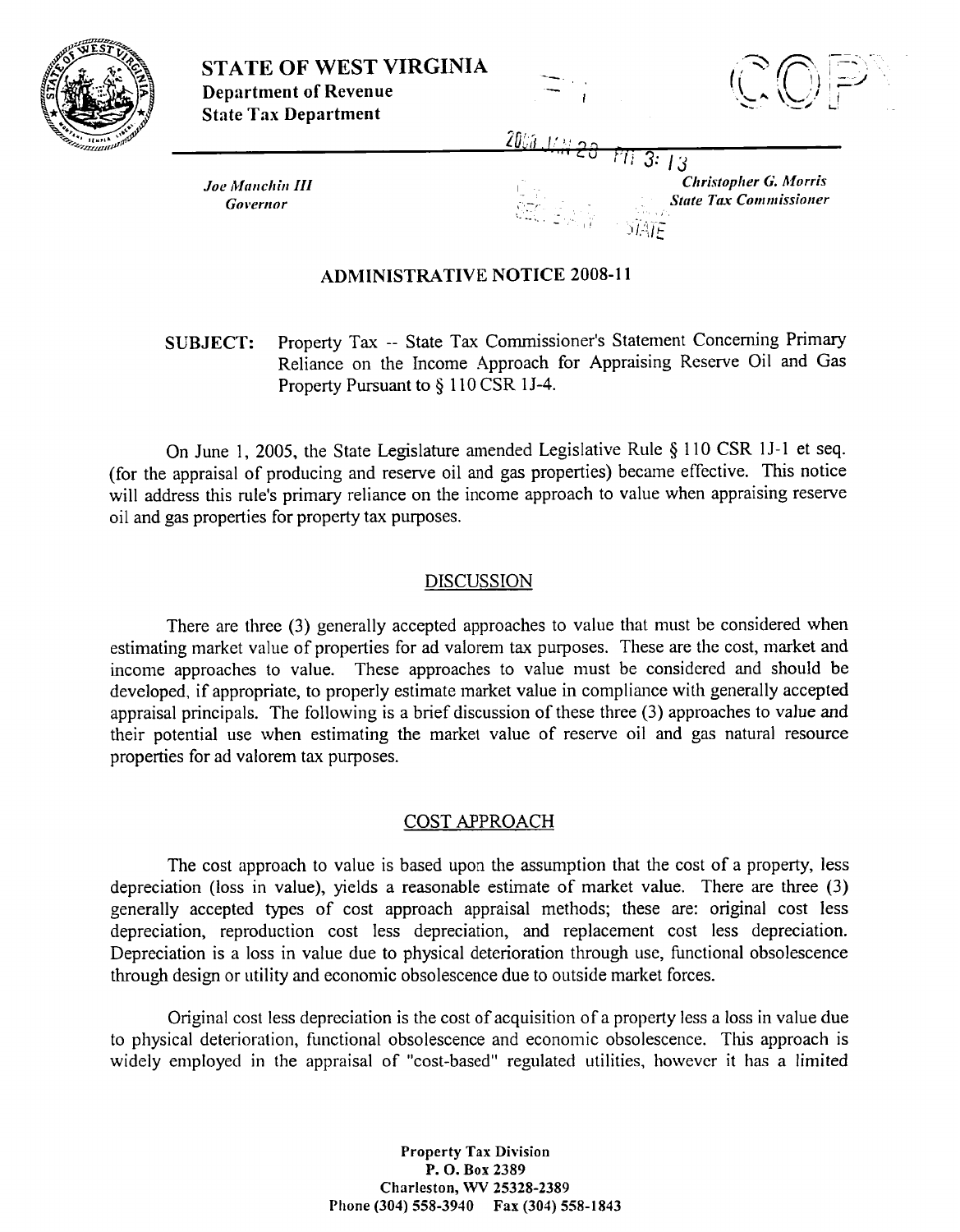#### **Administrative Notice 2008-11 Page 2 Page 2**

application when appraising reserve oil and gas properties, as many of these types of properties were acquired years ago at substantially less than current market value.

Reproduction cost less depreciation is the cost of reproducing an exact replica of a property less physical deterioration, functional obsolescence, and economic obsolescence. This approach is employed in appraising one-of-a-kind properties such as works of art or special purpose properties, an example of which may be the State's Capitol Building. Oil and gas properties are a nonrenewable natural resource and can therefore not be reproduced. Because of their nonrenewable nature, reserve oil and gas properties do not lend themselves to development of a reproduction cost less depreciation appraisal.

Replacement cost less depreciation is the cost of replacing a property with one of like utility less physical deterioration and economic obsolescence. This approach is the most widely used of the three **(3)** cost approaches to value and is widely employed in the appraisal of commercial and industrial personal property. Replacement cost has limited application, however, in the appraisal of nonrenewable natural resource properties, as the resource cannot by its nature be replaced. Because of their nonrenewable nature, reserve oil and gas properties do not lend themselves to the development of replacement cost new less depreciation appraisals.

### MARKET APPROACH

The market approach to value is based upon the assumption that the recent selling price of comparable properties, if properly analyzed and adjusted, will yield a reasonable estimate of current market value. While sales of reserve oil and gas properties do occur within the State, the sales are infrequent and quite often oil and gas interests represent only a portion of the property acquisition thus diluting the purity of the market transaction. Because of these drawbacks the Legislative Rule does not contemplate the development of a market comparable approach to value for reserve oil and gas properties.

## INCOME APPROACH

The income approach to value is based upon the assumption that a property is worth the future income, discounted to present worth, that it will generate for the prospective buyer. In the oil and gas industry, a common business practice of negotiating advance payments ("delay rentals") for the right to, at some future date, produce oil and gas has developed. By analyzing the amount and duration, typically, of delay rentals and by discounting the resulting income series to present worth an estimate of the probable selling price of resenre oil and gas properties can be developed. This procedure contained in § 1 10 CSR **15-4.7** is the method used by the Department to develop, on a county and district basis, the per acre market value of reserve (non-producing acreage) oil and gas properties. The resultant per acre values were developed and published in the State Register on June 29, 2007; and after a public comment period were filed, in finalized form, in the State Register on September 4,2007.

. -